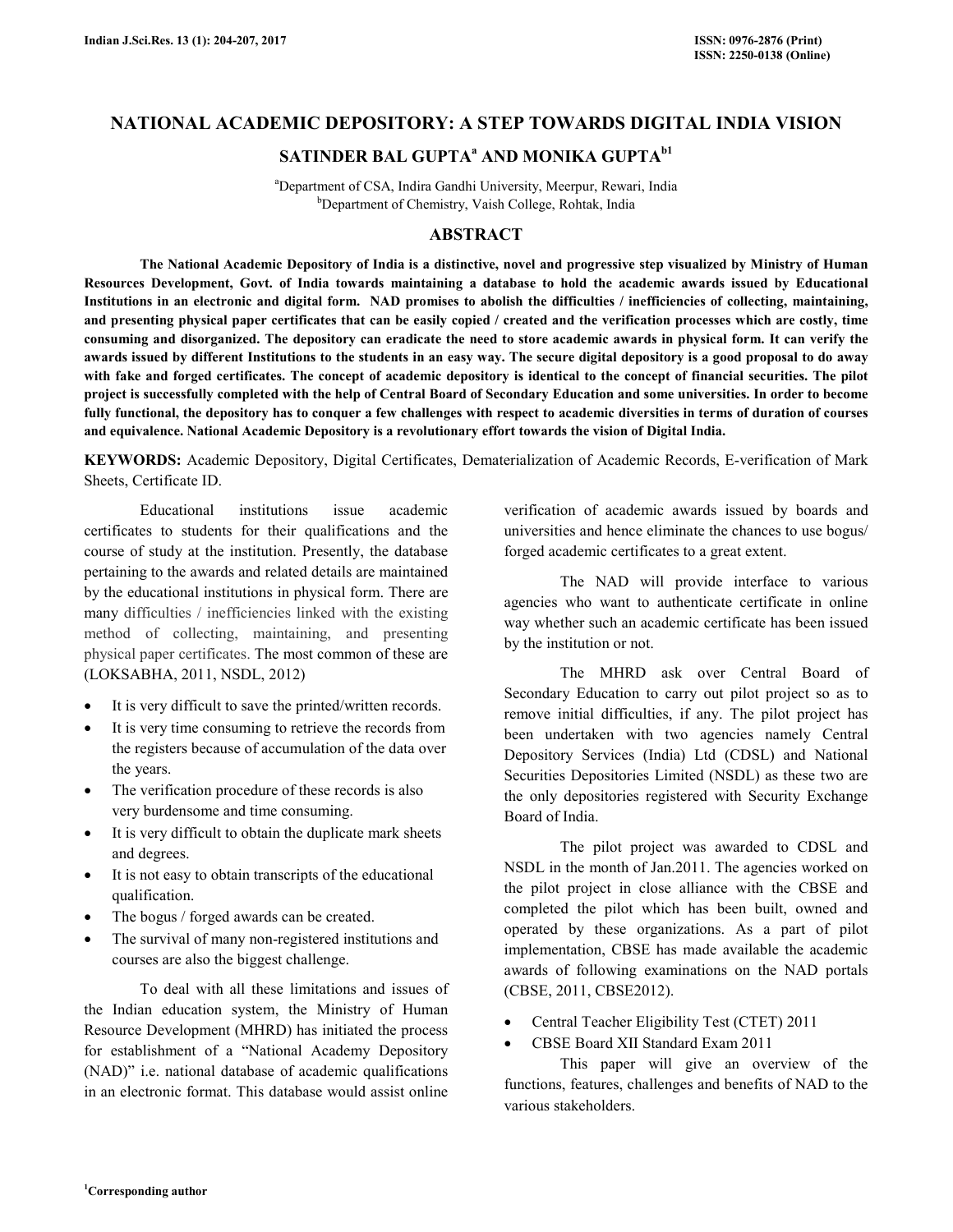#### **PROPOSED FUNCTIONS OF NAD**

 The NAD would perform the following functions (CBSE, 2011, CBSE2012):

- i. The NAD will register various entities such as academic institutions granting admission for higher education, prospective employers, background checkers etc. in the depository.
- ii. The NAD will provide the facility of uploading of details of academic qualifications by registered academic institutions such as boards or universities.
- iii. The NAD will provide the facility of verification of the awards to the schools, colleges, and business firms etc. who are registered with NAD.
- iv. The NAD will provide the facility of mapping of academic awards. This means the certificate holders who get registered with NAD have the facility of mapping their academic awards available in the system to their NAD account by submitting a request to NAD agent. Once the awards are mapped, certificate holder will be able to view his awards under a single view in his login.
- **v.** The NAD will provide the facility to the stakeholders that they can request for issuance of 'Authentication Certificate'. Only registered certificate holder can request NAD to issue authentication certificate / mark sheet.

### **THE CHALLENGES FOR THE NAD**

 The NAD has many challenges to overcome before it can provide this important and unique service. Some of the major challenges it has to overcome are as follows (Veera Gupta, 2013)

- i. **Enormous number of accounts**: In general every student having education matric onwards should have an account in the depository. In the current situation, when basic and secondary education is made compulsory, the number of students graduating from the matric level is going to be more than ten million. In one side, a student has different roll numbers for different exams and on other side there are more than thirty boards and hundreds of universities providing the formal education.
- ii. **Number of institutions in the country**: The knowledge Commission has recommended opening of three thousand universities as against existing four hundred. The vocational mission recommends opening of one lakh vocational centers in the country during next plan period. All the institutions eventually need to get registered with the depository.

iii. **Equivalence of Qualifications:** Till now, the qualifications offered by recognized school Boards and Universities to get jobs are having a mechanism to establish equivalence of degrees/awards. Currently, the education system is going through a change from annual exams to credit based system. The credits would help in standardization of academic units. So, the clarity on its framework is prerequisite for the depository.

 Further, there are many training programs offered by the organizations for their employees. These are recognized by the employers for the purpose of employment but are out of the field of recognized qualification framework. The academic depository would create big challenge before the educational planners to decide on equivalence of awards offered by informal and in- service education providers.

iv. **Security of data**: The financial securities have faced IPO scam as the system lacked restrictive mechanism to check an individual from opening multiple accounts. The academic depository is also susceptible on account of determination of identity of the student.

### **FEATURES OF NAD**

 The government of India is dedicated to bring administrative and academic reforms through the use of technology for providing efficient services to all stakeholders. The NAD would assist 24x7 online accesses to mark sheets, degrees etc. to educational institutions and employers with the permission of the candidates. The main features of NAD are as follows: (nad.ndml.in, ndml.in, skilloutlook.com, 2016, nad.co.in/NAD, groningendeclaration.org/signatories/cdsl-nationalacademic-depository)

- A system for Issuance, Hosting, Access of Digital Certificates and Online Verification.
- NAD will facilitate Academic Institutions to directly lodge the details of Academic Awards Issued in an online manner.
- The Academic Institution will include the details of the Aadhaar Number of the Student as part of the Certificate details so that Certificate can be securely made available to the concerned student.
- Certificate holders' will register on NAD system for accessing their certificate records. They will identify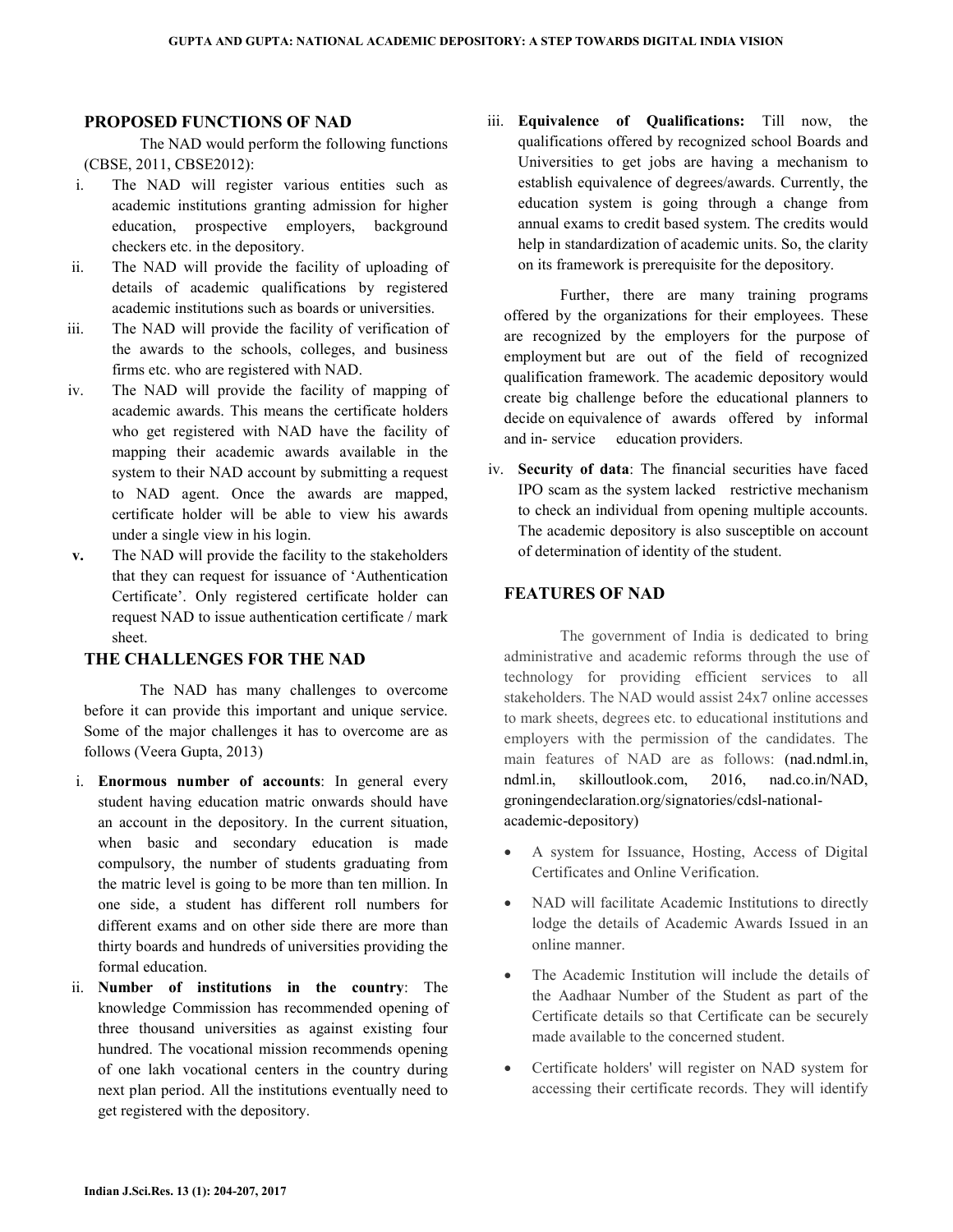themselves based on Aadhaar Verification framework provided by Unique Identification Authority of India.

- Registered students will have a unique account on NAD System and can access all their records 24/7 in an online secure manner.
- NAD can be accessed online by all authorised verifiers i.e. academic institutions admitting students for higher education, employers, banks, and government organizations for verification of academic awards of potential candidates. Verification users would not need to move to academic institutions for verification of the certificate records; they can directly approach NAD system and make a verification request for their certificate.
- NAD will report the concerned students about their verification request and if the students authenticate to share their certificate details, only then the record would be accessible to the verifying party for verification.
- NAD system has the essential security aspect to ensure that only certified users have access to authorized functions.

### **BENEFITS OF NAD TO STUDENTS & CERTIFICATE HOLDERS**

 NAD provides academic certificates in digital format to students which are available for 24x7 online access to the students. The certificates are digital and verifiable and hence are easily trusted by all users. NAD is an extensively valuable proposal for students. Some most important benefits of NAD to students are as follows: (nad.ndml.in, ndml.in, skilloutlook.com, 2016, nad.co.in/NAD, groningendeclaration.org/signatories/ cdsl-national-academic-depository)

- The online certificates will be available early as compared to physical certificates.
- The certificates will be online,  $24x7$  access to the records and no risk of losing and tearing etc.
- The online verifiable certificates are easily acceptable without requiring attested copies, original presentation.
- NAD has the facility for applying and obtaining duplicate copy of the certificates online very easily.

• NAD provides facility to submit verifiable copy of the certificate to employers, higher educational institutions.

# **BENEFITS OF NAD TO ACADEMIC INSTITUTES**

 NAD integrates directly with Boards / Universities which issue Certificates and hence ensures authenticity of certificate records. University / Boards will directly keep the academic awards in NAD system in a safe online process. The records will identify the details of the students to whom such records belong by indicating the UID/Aadhaar number of the certificate holder. Major benefits of NAD to academic institutes are as follows: (nad.ndml.in, ndml.in, skilloutlook.com, 2016, nad.co.in/NAD, groningendeclaration.org/signatories/ cdsl-national-academic-depository)

- NAD provides a digital front-end for academic institutions to provide online services for academic certificates.
- It decreases the cost and efforts for certificate issuance and verification activities.
- NAD provides digital back-end for maintaining up to date data of certificates.
- It reduces the threat of making fake & forged certificates.
- NAD provides reports & analysis about education.

# **BENEFITS OF NAD TO CERTIFICATE VERIFICATION USERS**

 Through the depository, the employer can easily verify documents or certificates online and this can replace the existing process of manual verification by universities. Some major benefits to certificate verification users are as follows (nad.ndml.in, ndml.in, skilloutlook.com, 2016, nad.co.in/NAD, groningendeclaration.org/signatories/cdsl-nationalacademic-depository)

• NAD provides central system making verification of academic awards of different registered academic institutions at a single place.